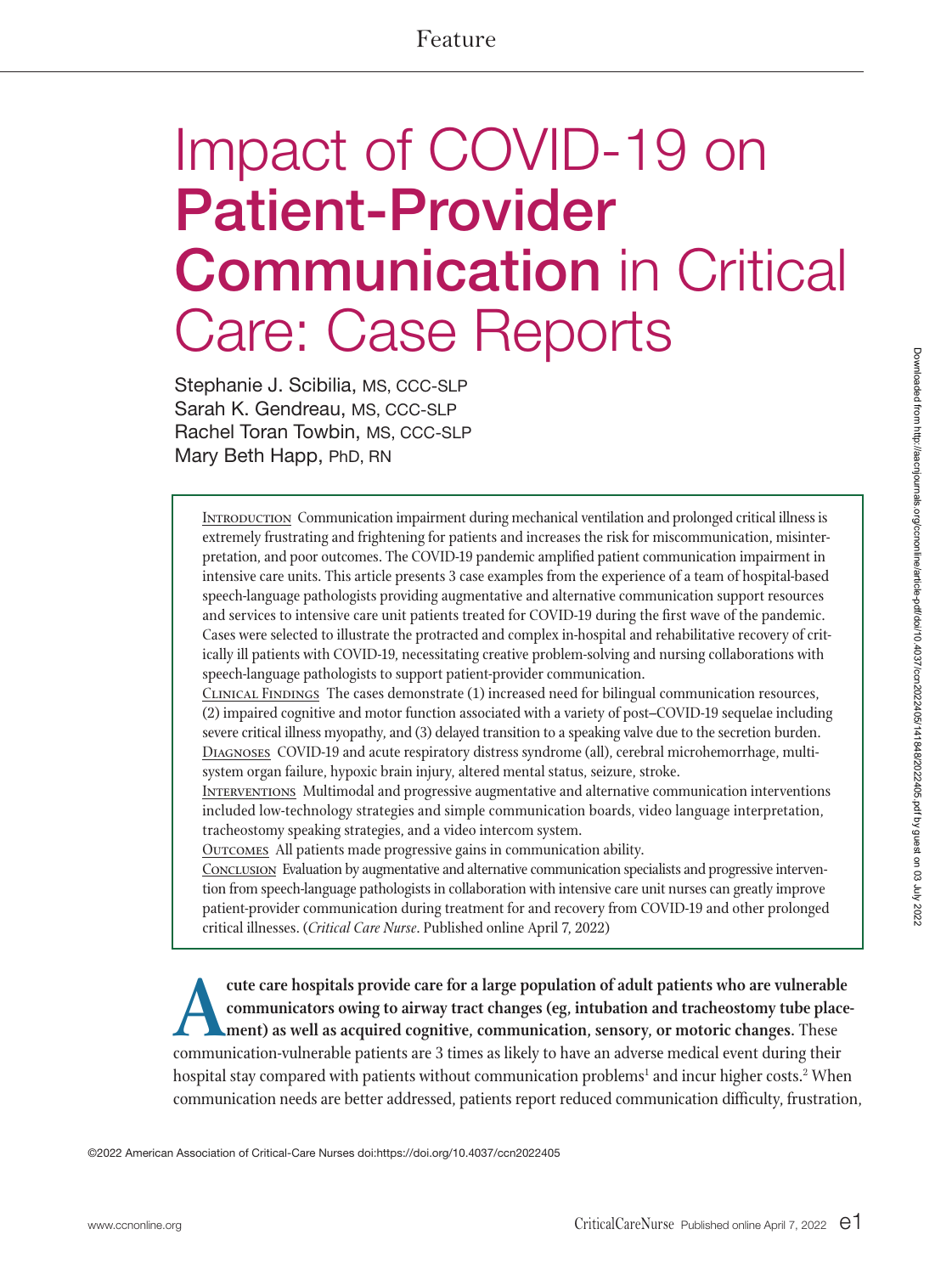anxiety, and distress.<sup>3-8</sup> Augmenting or providing alternative ways to supplement or replace vocal communication—also referred to as augmentative and alternative communication (AAC)—is wide-ranging and includes gestures, pictures, and speech-generating devices.<sup>9</sup> The Joint Commission has long advocated for a patient's right to effective communication within the hospital environment, calling on speech-language pathologists (SLPs) to lead the charge "for meeting patient commu-

speed, and efficiency of communicating training Nurses reported improved comfort, with the patient when using the reliable yes/no question method.

nication needs and staff on available communica-

tion supports<sup>"10(p63)</sup> as hospital staff work together to "identify and address patient communication needs."10(p50) Equipped with specialized knowledge of communication needs, cognitive-linguistic function, and alternative methods of communication, SLPs are excellent resources for these patients. Nurses are best equipped for their role as communication partners for patients through introductory training in AAC and by partnering with SLPs for comprehensive assessment and implementation of a communication care plan tailored to individual patient needs and abilities.4

As worldwide awareness of the spread of the SARS-CoV-2 virus began, Massachusetts General Hospital, a 1000-bed tertiary care facility with 7 intensive care units (ICUs), prepared for the surge in COVID-19–related

#### Authors

*Stephanie J. Scibilia is an inpatient adult speech-language pathologist, Department of Speech, Language, and Swallowing Disorders, Massachusetts General Hospital, Boston, Massachusetts.*

*Sarah K. Gendreau is an inpatient adult speech-language pathologist, Department of Speech, Language, and Swallowing Disorders, Massachusetts General Hospital.*

*Rachel Toran Towbin is an inpatient adult speech-language pathologist, Department of Speech, Language, and Swallowing Disorders, Massachusetts General Hospital.*

*Mary Beth Happ is Senior Associate Dean for Research and Innovation and Nursing Distinguished Professor of Critical Care Research, The Ohio State University College of Nursing, Columbus, Ohio.*

*Corresponding author: Mary Beth Happ, PhD, RN, The Ohio State University College of Nursing, 352 Newton Hall, 1585 Neil Ave, Columbus, OH 43210 (email: happ.3@osu.edu).* 

*To purchase electronic or print reprints, contact the American Association of Critical-Care Nurses, 27071 Aliso Creek Rd, Aliso Viejo, CA 92656. Phone, (800) 899-1712 or (949) 362-2050 (ext 532); fax, (949) 362-2049; email, reprints@aacn.org.*

admissions by systematically converting multiple general hospital floors to ICUs and training staff nurses to serve populations with acute and severe respiratory demands. Providers were eager to assist with communication and open to receiving related education, and our AAC support program, which was started in 2017 by a dedicated team of inpatient SLPs, was poised to scale up. At the same time, an international, interprofessional COVID-19 task force was assembled through the Patient-Provider Communication Forum to develop a collection of resources addressing the communication needs of those affected by the pandemic.<sup>11</sup> This article presents our experience with use of the communication support resources and provision of acute and critical care communication support services to patients treated for COVID-19.

The following 3 case examples were selected to highlight the clinical complexity, challenges, and lessons learned in providing communication support to patients with COVID-19 during critical illness and recovery. Each case was assigned a pseudonym. In accordance with guidance from our institution, consent was obtained post hoc, after discharge, over the telephone with the health care proxy and a neutral witness for the first 2 cases. The third case is a composite, and therefore consent was not obtained.

## Case 1: Non–English Speaking, Laryngeal Dysfunction, Critical Illness Myopathy Clinical Findings and Diagnosis

"Cesar" was a 70-year-old Spanish-speaking man with a history of traumatic brain injury complicated by seizures. He presented to the hospital with COVID-19– related respiratory failure complicated by acute respiratory distress syndrome (ARDS). Cesar required prolonged intubation (including tracheostomy and gastrostomy tubes), mechanical ventilation, and intermittent proning for nearly 1 month. Because of persistently altered mental status after weaning from sedation, brain magnetic resonance imaging was performed, which revealed multiple cerebral microhemorrhages attributed to ARDS as well as left-hemisphere encephalomalacia due to prior traumatic brain injury. Before this hospitalization, Cesar lived independently and worked full time.

By hospital day 57, Cesar was tolerating a capped tracheostomy tube with minimal supplemental oxygen but remained aphonic. The SLP was consulted to assess strategies to support patient-provider communication (Figure 1).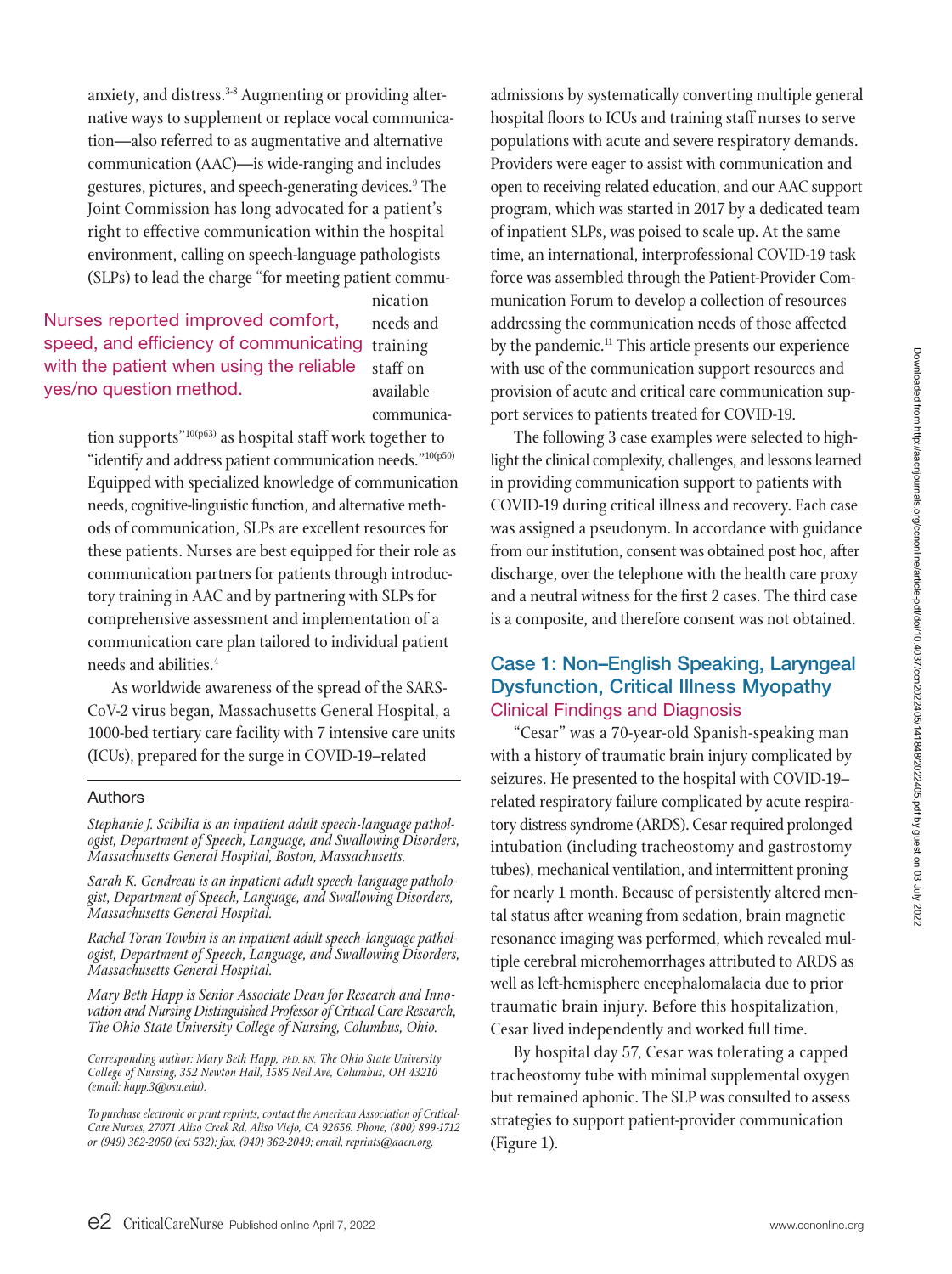

#### **Figure 1** Case 1: "Cesar."

Abbreviations: ARDS, acute respiratory distress syndrome; ENT, otolaryngology; HS, high school; ICU, intensive care unit; rehab, rehabilitation; SLP, speech-language pathologist; TBI, traumatic brain injury; trach, tracheostomy.

#### SLP Interventions

Cesar's communication was limited to mouthing in Spanish with good articulation but no phonation, which was challenging for his primarily English-speaking care team to comprehend. Unfortunately, during the COVID-19 surge, interpretation services were available only via telephone or video, and families were not permitted to visit. Communication was limited to a few yes/no questions interpreted by a telephone interpreter.

Although Cesar was alert, he was impulsive and inattentive. He benefited from frequent repetition of questions and reduced environmental distractors to optimize focus and attention. His voice was persistently aphonic, and his cough was weak, without a glottal coup (ie, a sharp clicking sound at the beginning of a cough that reflects the force of vocal cord adduction). These signs, in spite of an adequately sized tracheostomy tube, and his history of prolonged intubation and intermittent proning raised concern about laryngeal dysfunction; however,

endoscopic evaluation was deferred due to the increased risk of COVID-19 aerosolization.

Cesar exerted great effort to communicate, with rapid mouthing of sentence-length responses; however, aphonia prevented successful telephone interpretation. With limited insight into the impaired communication, he often mouthed lengthy responses despite repeated explanations that providers were unable to understand Spanish, thus increasing his frustration. Due to critical illness myopathy, Cesar was unable to functionally use his upper extremities to write, gesture, or point and therefore was unable to use a variety of communication aids (eg, bilingual communication boards). Fortunately, he did provide reliable answers to yes/no questions via head nod/shake or mouthing, with occasional repetition and redirection.

Two primary interventions were implemented to optimize patient-provider communication and minimize Cesar's frustration: (1) care team education regarding use of video interpreters to allow interpreters to visualize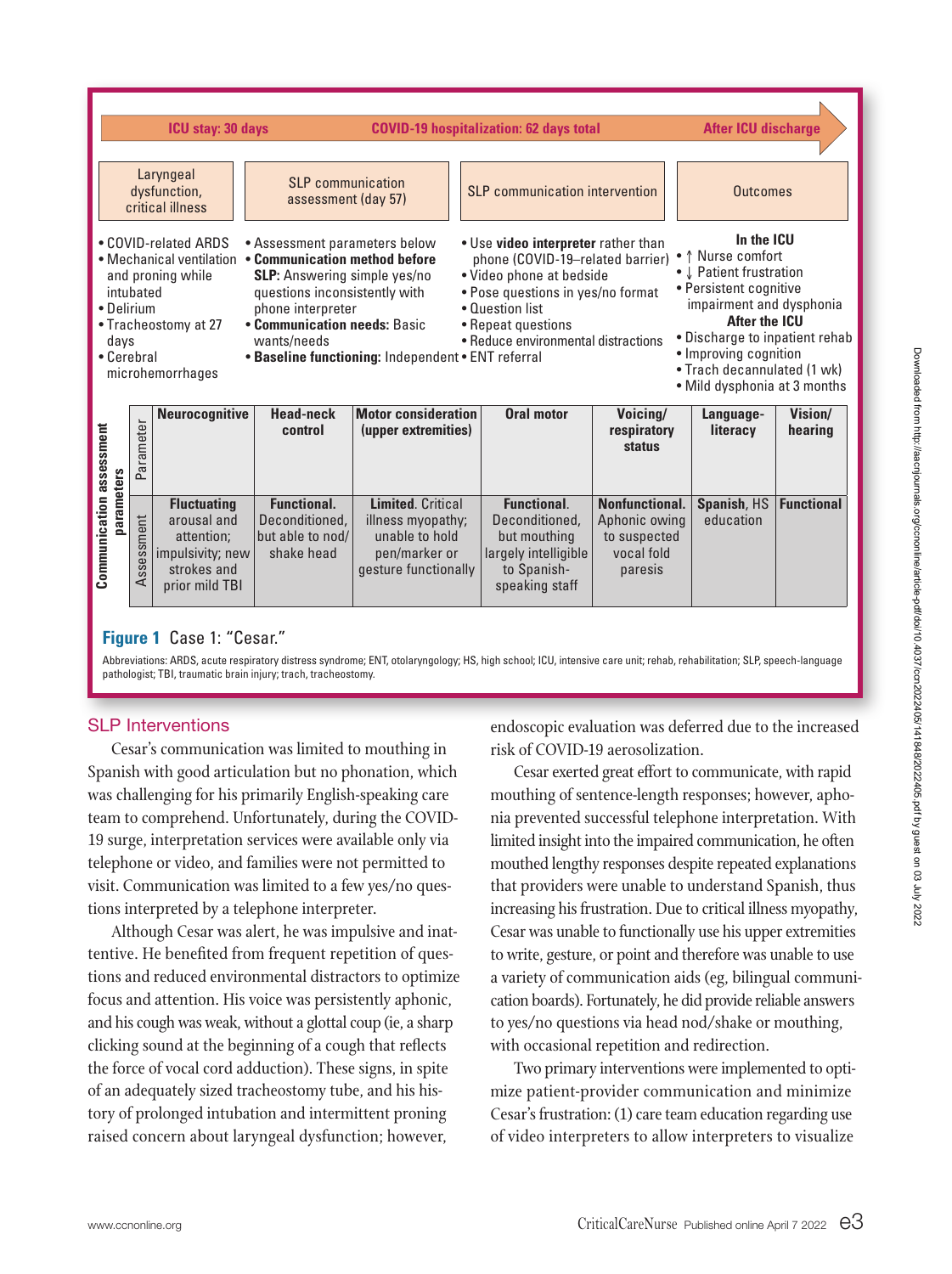

Abbreviations: ARDS, acute respiratory distress syndrome; CVVH, continuous venovenous hemofiltration; ECMO, extracorporeal membrane oxygenation; ICU, intensive care unit; PEG, percutaneous endoscopic gastrostomy; rehab, rehabilitation; SLP, speech-language pathologist; trach, tracheostomy; VICS, video intercom communication system.

Cesar's mouth when speaking, and (2) creation of a streamlined list of routine, individualized yes/no questions in collaboration with interpreter services. This question list was made available at the bedside to increase efficiency of communication and ease Cesar's anxiety about whether his needs would be met.

#### **Outcomes**

Nurses reported improved comfort, speed, and efficiency of communicating with Cesar when using the reliable yes/no question method. A video camera was placed at the bedside, which allowed interpreters to visualize his mouthing. Although his speech was of limited intelligibility, interpreters were often able to identify the overall context of his communication.

Cesar was discharged to a long-term acute care rehabilitation hospital 5 days after the SLP evaluation with persistent dysphonia and slowly improving cognition.

At the rehabilitation hospital, he continued to receive video interpreter support. After tracheostomy decannulation (1 week after hospital discharge), his voice improved slowly with only mild dysphonia approximately 3 months after initial presentation.

# Case 2: Multisystem Organ Failure With Neurological Changes and Critical Illness Myopathy

# Clinical Findings and Diagnosis

"Tina" was an independent 45-year-old, Englishspeaking woman with underlying asthma. Initially hospitalized for hypoxemic respiratory failure, she was diagnosed with COVID-19–associated ARDS and renal failure. Her ICU stay was marked by approximately 30 days of mechanical ventilation and proning, as well as other critical interventions (Figure 2). She remained minimally responsive for weeks after weaning from sedation. Her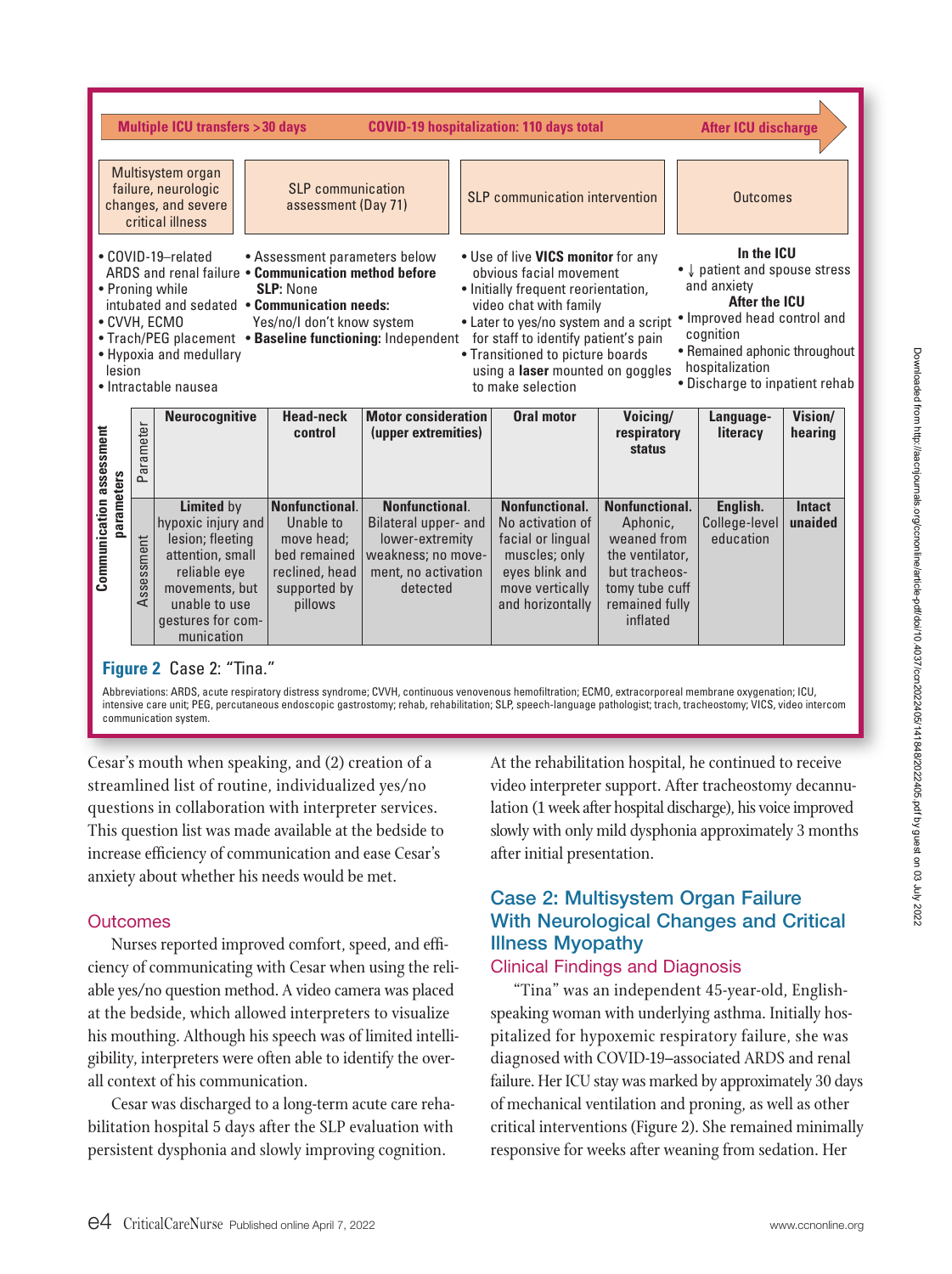# **Table** Instructions for identifying pain with "Tina"

**Pain** It's hard for the patient to point.

Please use a series of yes/no-formatted questions and "partner-assisted scanning" to determine the location and severity of pain.

#### **Pain location**

If the patient responds "yes" to being in pain, identify location by listing body parts.

Say, "I'm going to ask you where the pain is. Let's start from the head and work our way down. You can say yes or no. Do you have a headache? Chest pain? Pain in arms? In legs? Whole-body pain?"

#### **Pain severity**

Once the location of pain is identified, use the visual pain scale to determine severity.

Ask, "How bad is the pain?"

Point slowly to each smiley face and ask the patient to say "Yes" when you arrive at the one that matches the pain level. Confirm response is correct.

prognosis was significantly affected by a medullary lesion and a possible hypoxic brain injury, both sequelae of COVID-19. Her tracheostomy cuff remained fully inflated owing to persistent and intractable nausea and vomiting. After 2 months, Tina began to follow some commands with her eyes. The SLP was consulted to assess strategies to support patient-provider communication (Figure 2).

### SLP Interventions

Initially, the only discernible movement that Tina could perform was with her eyes. Command following was inconsistent and limited to looking up and down and closing and opening her eyes. Gradually over the next 3 weeks, Tina gained more head control and began nodding and shaking for simple and personally relevant yes/no questions, such as, "Are you married?" As Tina regained some use of her facial muscles, she began mouthing a small set of words. Despite these gains, she could neither move her extremities for pointing, hold a mouth stylus, nor engage with partner-assisted communication techniques given their cognitive demand. A list of yes/ no-formatted questions was developed and posted at the bedside to make communication across providers more efficient and reliable. The list was individualized with the help of Tina's spouse, who reported that pain was the most important topic of conversation. The SLP developed a separate page of instructions to help script and format questions about pain (see Table).

As she became more interactive, Tina struggled with accessing the nurse call light despite multiple interventions from nurses and occupational therapists. She became anxious when she could not gain the attention of a nurse when needed. As a result, a tablet computer, outfitted as a live monitor on an intravenous pole, was connected to the nurses' station. When Tina stared at the monitor

and began trying to speak, a nurse was summoned to the room.

Over the next month, mouthing words became easier for Tina, but ongoing problems with emesis prevented her from using the tracheostomy speaking valve, which meant she was unable to vocalize. As Tina's strength and head control continued to improve, the SLP collaborated with occupational therapists to support the use of a communication board

without the need for pointing. Ultimately, Tina used goggles with an attached laser pointer

Tina was ultimately able to select and navigate picture boards with a laser to make her general wants and needs known.

to access a series of clipboard-mounted, laminated photograph-and-word boards. This setup included a main page with expanded pages for select components of the board. The board was held together by binder rings, and the communication partner would navigate or turn to the next page and await a more detailed response based on Tina's selection. With this method, Tina could, for example, indicate that she had pain, and then on the second page identify its location on the body and severity.

#### **Outcomes**

Tina's communication system evolved with her abilities. Ongoing assessments allowed the focus to remain on addressing immediate and unique patient needs to reduce her overall stress and anxiety by supporting communication over the course of approximately 2 months. Tina's spouse expressed gratitude for and satisfaction with the evolving communication systems and the level of collaborative communication during Tina's stay, which helped ease Tina's anxiety. Tina was ultimately able to select and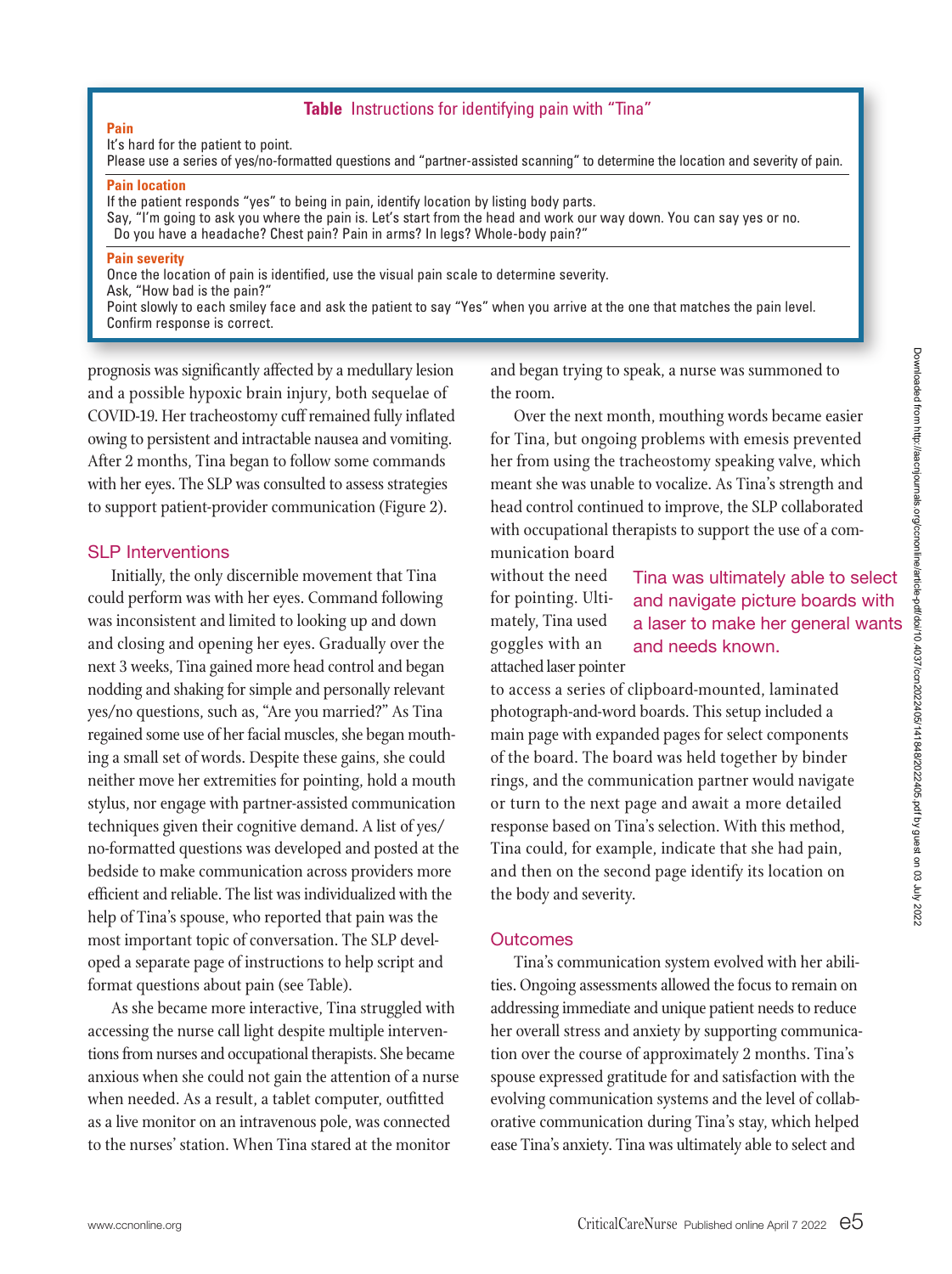

Abbreviations: ARDS, acute respiratory distress syndrome; ICU, intensive care unit; SLP, speech-language pathologist.

navigate picture boards with a laser to make her general wants and needs known. She was discharged to an inpatient rehabilitation facility. There, her goals included ongoing support of her current communication system until she was able to tolerate a speaking valve and voice responses.

# Case 3: Preexisting Cognitive-Communication Deficits With New Tracheostomy Tube

## Clinical Findings and Diagnosis

"Tom" was a 70-year-old, English-speaking man with a history of right hemispheric stroke with mild residual cognitive deficits affecting memory, visual processing, and executive functioning. He was a retired accountant, unable to work after the stroke. He presented to the hospital with altered mental status and seizure. Tom was intubated for airway protection and later found to

be SARS-CoV-2-positive. His 12-day ICU course was complicated by heart failure and subsequent respiratory failure. A tracheostomy tube and percutaneous endoscopic gastrostomy tube were eventually placed. He was transferred to a step-down respiratory care unit for liberation from mechanical ventilation. Although Tom made considerable progress, he had poor arousal and attention. Eventually, Tom tolerated a speaking valve comfortably and used a combination of systems to communicate. An SLP was consulted to assess strategies to support patientprovider communication (Figure 3).

## SLP Interventions

The SLP completed an initial evaluation once Tom was transferred to the step-down unit. He required frequent auditory and tactile stimulation to maintain arousal and to participate in the examination. When engaged, Tom demonstrated reduced sustained attention,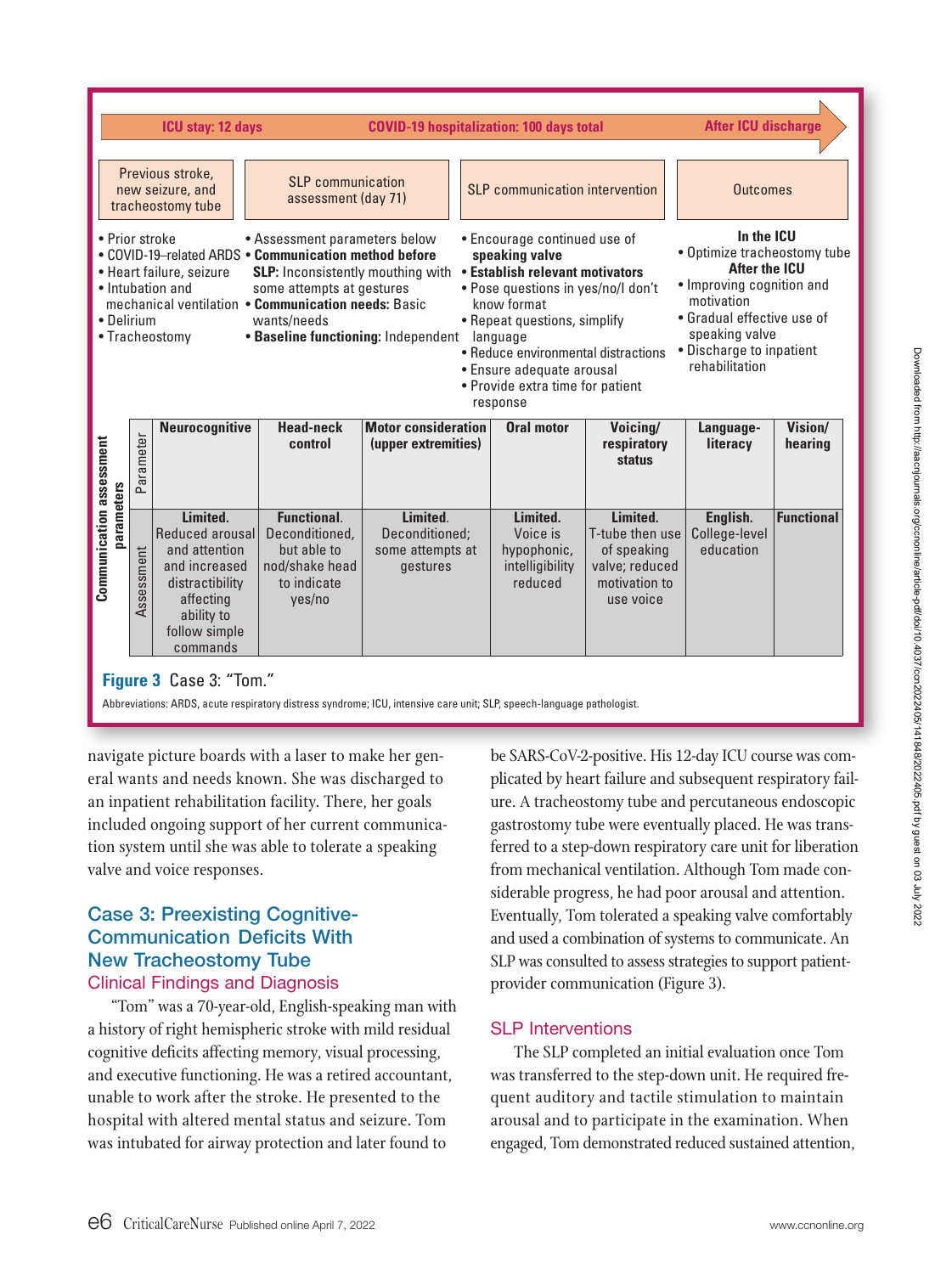slowed processing speed, and distractibility. Communication was inconsistent and accompanied by a few gestures (smile, head nodding) and verbal responses on the wordphrase level. At this stage it was unclear how much of the cognitive impairment could be attributed to neurological sequelae of COVID-19, 12 resolving ICU delirium, or a recrudescence of his preexisting cognitive impairment.

Once liberated from the ventilator, Tom continued to require suctioning and humidified air. To minimize aerosolization during spontaneous coughing and when suctioning, our hospital used a T-tube connector (Figure 4). This setup maintained the in-line suction and, perpendicular to that, an elongated circuit to catch particles while allowing for humidification.

The SLP collaborated with the respiratory therapist on tracheostomy tube progression, identified barriers, and offered solutions. Given that Tom was a verbal communicator before this hospitalization, the SLP hypothesized that he might have greater success when new learning and cognitive demands were minimized and natural communication was emphasized. Therefore, use of a speaking valve was strongly encouraged. Transtracheal pressure measurements indicated the need for downsizing of the tracheostomy tube before using a speaking valve. Tom demonstrated limited success initiating verbal communication when using the speaking valve. Inconsistent command following, effort, and motivation were factors affecting outcomes. Therefore, reminders to increase volume and the use of a voice amplifier were not helpful.

The SLP communicated with Tom's family, who were eager to engage with him to optimize a communication plan. Although they were not permitted to visit because of COVID-19 restrictions, family members made themselves available via videoconferencing. Tom's motivation dramatically improved with increased video calls along with a gradual, whole-body recovery and an increased use of gestures that improved his communication abilities. To support a more coordinated patient-provider communication experience, the SLP provided resources to guide communication needs, including (1) ensuring adequate arousal, (2) eliminating distractions, (3) providing all verbal input using short and simple language, and (4) allowing time and multiple opportunities for Tom to provide a response.

#### **Outcomes**

Over several weeks, collaboration with nurses and respiratory therapists was essential to coordinating



opportunities for Tom to practice verbal communication through videoconferencing with his family. Advocacy for the patient's care, the timing of sessions, establishing his relevant motivations (family communication, engagement, and encouragement), and understanding his new and preexisting cognitive conditions resulted in the ability to establish a natural and meaningful communication system.

COVID-19 certainly affected the length and complexity of Tom's admission and altered our institution's usual care and management. Specifically, Tom used a T piece rather than a humidified tracheostomy mask to limit the spread of aerosolized particles into the environment (Figure 4). As described by Mooney and colleagues, $13$  the SLP played a pivotal role in driving the progression of the tracheostomy tube to support verbal communication and swallowing as part of a multidisciplinary team including respiratory and pulmonary therapists, nurses, and medical providers. Care coordination and documentation of anticipated barriers and next steps for an SLP assessment were critical.

#### **Discussion**

These COVID-19 case examples highlight the challenges of protracted and complex in-hospital and rehabilitative recovery necessitating creative problem-solving. For individuals who received tracheostomy tubes, transitioning to a speaking valve was often delayed by impaired secretion management or marked by the need for greater coordination of care because of new infection-control protocols. Procedures such as endoscopic laryngeal evaluation to diagnose laryngeal dysfunction were deferred to mitigate potential aerosolization and thus delayed interventions.

Having low-technology resources of varying levels of complexity became essential to meet the needs of patients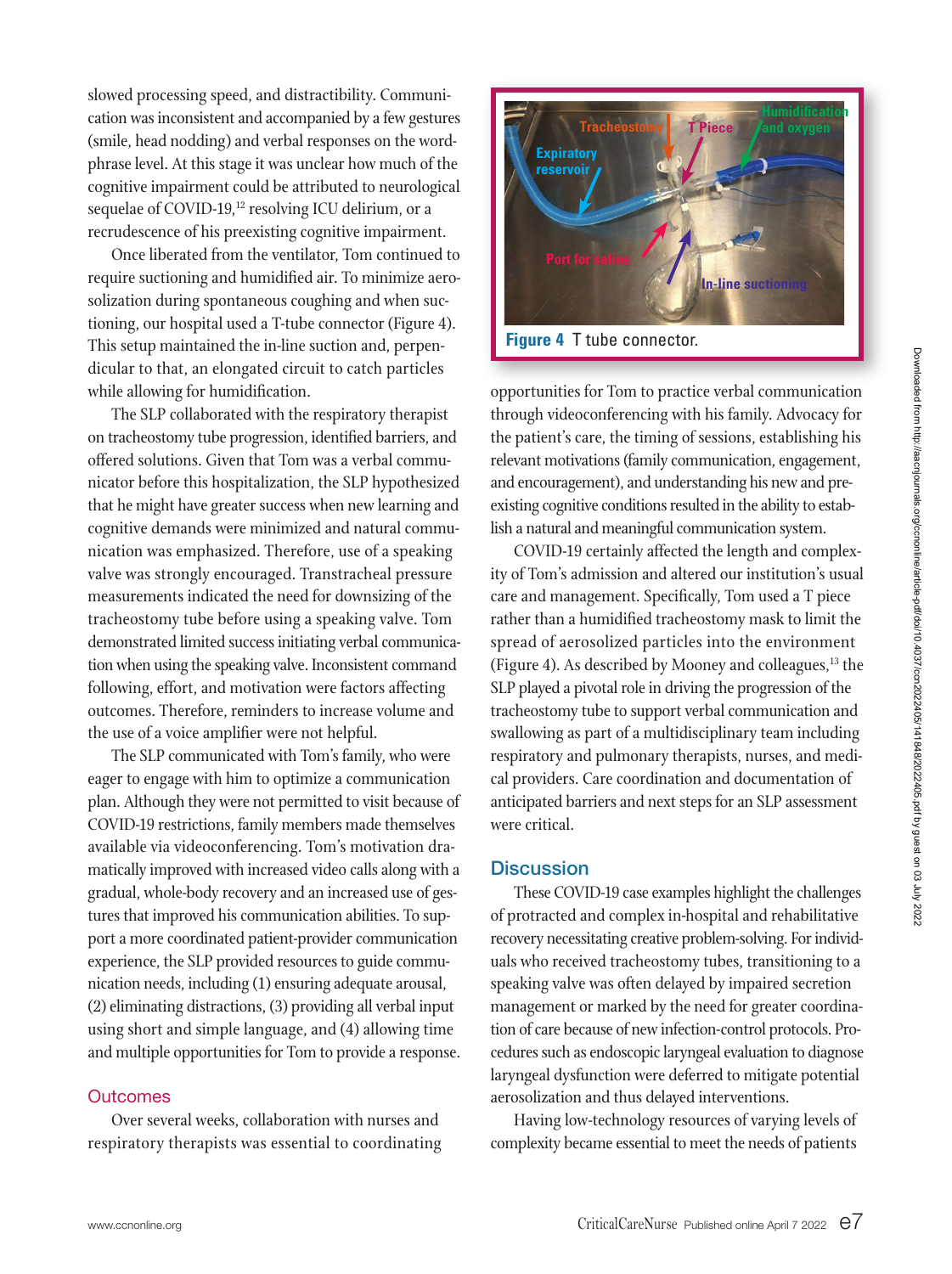Downloaded from http://aacnipurnals.org/ccnonline/article-pdf/doi/10.4037/ccn2022405/141848/2022405.pdf by guest on 03 July 2022 Downloaded from http://aacnjournals.org/ccnonline/article-pdf/doi/10.4037/ccn2022405/141848/2022405.pdf by guest on 03 July 2022

with persistently altered mental status or impaired cognitive function resulting from prolonged periods of sedation during intubation, delirium, extreme critical illness polyneuropathy, and neurological sequelae of COVID-19, including brain lesions and hypoxia. Hurtig and colleagues<sup>14</sup> proposed that the incidence of hospital-acquired adverse conditions is lower among patients who receive assistive technology intervention, supporting this assertion with data from an AAC demonstration study and lessons learned from SLPs from various institutions working to address these needs during the pandemic. The relevance and feasibility of this work are more evident during the COVID-19 pandemic, when nurses became resourceful to meet the communication needs of isolated patients. Implementing techniques to improve patient-provider communication can save time by reducing guesses and eases patient frustration.<sup>15</sup>

Bilingual communication resource boards, which were created for quick exchanges, also became critical given the disproportionate impact of COVID-19 on communities whose dominant language is one other than English and the initial limitations on in-person contact. Hurtig et al<sup>16</sup> discussed the importance of adapting resources to meet the needs of the growing number of hospitalized patients with limited English proficiency

Bilingual communication resources were essential and in high demand even for patients without communication impairments.

(LEP). Our hospital treated substantially more patients with LEP at

the height of our regional surge (April 2020; approximately 50% LEP) compared with before the COVID-19 pandemic (an average of approximately 9% LEP). With increased demand and reduced provider contact, bilingual communication resources were essential and in high demand even for patients without communication impairments.

The immediate relevance and growing need during the COVID-19 surge fostered an environment in which access to resources to support patient-provider communication and accompanying education was essential. Nurses used the AAC resources our SLPs provided in unanticipated ways. For example, dry erase boards intended as bedside patient communication tools became a valuable way for nurses to communicate with other providers through the window of an isolation room, reducing their need to enter the room or don personal protective equipment.

Relatively low-cost mobile communication technologies were critical to supporting accurate and essential patient-provider and patient-family communication. In Tina's case, the team used an alternative nurse call system when other methods were not accessible. The video intercom communication system was novel to the hospital, implemented in response to the restrictions during the pandemic to allow patient-provider face-to-face time. An application run on a tablet positioned on an intravenous pole was adapted to be a video monitor to ease patient anxiety and fear. For Cesar, video connection to the interpreter services allowed the interpreters to visualize his mouthing. Tablets used as a mode of patientprovider communication were not readily available to ICU patients before the pandemic and were initially instituted to connect patients with families during the "no visitors" policy.

Positioning, access, complexity, and content of the communication resources were matched to the patient's needs. As seen in Tina's case, and for others recovering from the significant multisystem sequelae of COVID-19, the recommended communication system evolved as the patient's abilities improved. Recovery time varied, as did the impact of the illness on the patient.

Speech-language pathologists and multidisciplinary team members have a moral and financial obligation to collaborate with the goal of improving communication between the patient and the provider. In the adult ICU setting, where patients' medical status is dynamic, a variety of communication tools that are easy to implement with minimal training should be readily available at the bedside. Speech-language pathologist leadership and bedside consultation in complex cases such as these are essential. We recognize, however, that not all hospitals have SLPs embedded in critical care services. In these cases, practice improvement can be led by nurses, with SLP consultation and guidance. Basic skills training sessions are available for all team members online (https:// go.osu.edu/speacs2), as are downloadable communication tools.11 Future directions for institutions should include identifying champions to initiate this Joint Commission–mandated work.

# Conclusion

Critical illness related to COVID-19 has unique aspects, and the pandemic surges and visitor and personnel restrictions have posed multiple challenges in